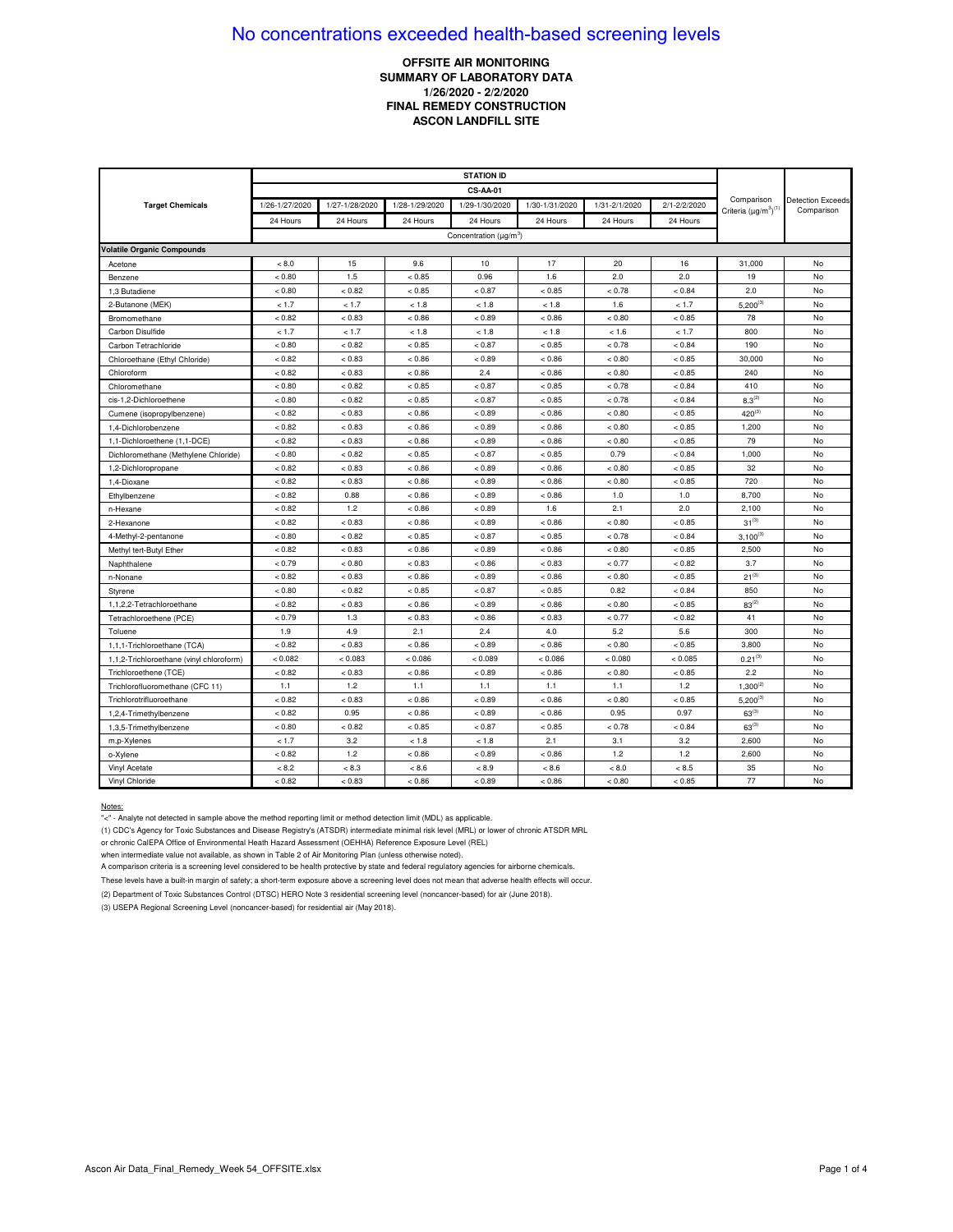## **OFFSITE AIR MONITORING SUMMARY OF LABORATORY DATA 1/26/2020 - 2/2/2020 FINAL REMEDY CONSTRUCTION ASCON LANDFILL SITE**

|                                          | <b>STATION ID</b> |                |                |                                          |                |               |              |                                            |                                        |
|------------------------------------------|-------------------|----------------|----------------|------------------------------------------|----------------|---------------|--------------|--------------------------------------------|----------------------------------------|
|                                          | <b>CS-AA-02</b>   |                |                |                                          |                |               |              |                                            |                                        |
| <b>Target Chemicals</b>                  | 1/26-1/27/2020    | 1/27-1/28/2020 | 1/28-1/29/2020 | 1/29-1/30/2020                           | 1/30-1/31/2020 | 1/31-2/1/2020 | 2/1-2/2/2020 | Comparison<br>Criteria $(\mu g/m^3)^{(1)}$ | <b>Detection Exceeds</b><br>Comparison |
|                                          | 24 Hours          | 24 Hours       | 24 Hours       | 24 Hours                                 | 24 Hours       | 24 Hours      | 24 Hours     |                                            |                                        |
|                                          |                   |                |                | Concentration ( $\mu$ g/m <sup>3</sup> ) |                |               |              |                                            |                                        |
| <b>Volatile Organic Compounds</b>        |                   |                |                |                                          |                |               |              |                                            |                                        |
| Acetone                                  | < 7.7             | 14             | < 8.6          | 10                                       | 19             | 18            | 17           | 31,000                                     | No                                     |
| Benzene                                  | < 0.77            | 1.6            | < 0.86         | 0.86                                     | 1.6            | 2.2           | 2.0          | 19                                         | No                                     |
| 1,3 Butadiene                            | < 0.77            | < 0.78         | < 0.86         | < 0.84                                   | < 0.80         | < 0.77        | < 0.78       | 2.0                                        | No                                     |
| 2-Butanone (MEK)                         | < 1.6             | < 1.6          | < 1.8          | < 1.7                                    | 1.7            | < 1.6         | < 1.6        | $5,200^{(3)}$                              | No                                     |
| Bromomethane                             | < 0.79            | < 0.79         | < 0.88         | < 0.85                                   | < 0.81         | < 0.78        | < 0.80       | 78                                         | No                                     |
| Carbon Disulfide                         | < 1.6             | < 1.6          | < 1.8          | < 1.7                                    | < 1.7          | < 1.6         | < 1.6        | 800                                        | No                                     |
| Carbon Tetrachloride                     | < 0.77            | < 0.78         | < 0.86         | < 0.84                                   | < 0.80         | < 0.77        | < 0.78       | 190                                        | No                                     |
| Chloroethane (Ethyl Chloride)            | < 0.79            | < 0.79         | < 0.88         | < 0.85                                   | < 0.81         | < 0.78        | < 0.80       | 30,000                                     | No                                     |
| Chloroform                               | < 0.79            | < 0.79         | < 0.88         | 1.9                                      | < 0.81         | < 0.78        | < 0.80       | 240                                        | No                                     |
| Chloromethane                            | < 0.77            | < 0.78         | < 0.86         | < 0.84                                   | < 0.80         | < 0.77        | < 0.78       | 410                                        | No                                     |
| cis-1,2-Dichloroethene                   | < 0.77            | < 0.78         | < 0.86         | < 0.84                                   | < 0.80         | < 0.77        | < 0.78       | $8.3^{(2)}$                                | No                                     |
| Cumene (isopropylbenzene)                | < 0.79            | < 0.79         | < 0.88         | < 0.85                                   | < 0.81         | < 0.78        | < 0.80       | $420^{(3)}$                                | No                                     |
| 1,4-Dichlorobenzene                      | < 0.79            | < 0.79         | < 0.88         | < 0.85                                   | < 0.81         | < 0.78        | < 0.80       | 1,200                                      | No                                     |
| 1,1-Dichloroethene (1,1-DCE)             | < 0.79            | < 0.79         | < 0.88         | < 0.85                                   | < 0.81         | < 0.78        | < 0.80       | 79                                         | No                                     |
| Dichloromethane (Methylene Chloride)     | < 0.77            | < 0.78         | < 0.86         | < 0.84                                   | < 0.80         | 0.81          | < 0.78       | 1,000                                      | No                                     |
| 1,2-Dichloropropane                      | < 0.79            | < 0.79         | < 0.88         | < 0.85                                   | < 0.81         | < 0.78        | < 0.80       | 32                                         | No                                     |
| 1,4-Dioxane                              | < 0.79            | < 0.79         | < 0.88         | < 0.85                                   | < 0.81         | < 0.78        | < 0.80       | 720                                        | No                                     |
| Ethylbenzene                             | < 0.79            | < 0.79         | < 0.88         | < 0.85                                   | < 0.81         | 0.97          | 0.96         | 8,700                                      | No                                     |
| n-Hexane                                 | < 0.79            | 1.2            | < 0.88         | 0.99                                     | 1.9            | 2.6           | 2.2          | 2,100                                      | No                                     |
| 2-Hexanone                               | < 0.79            | < 0.79         | < 0.88         | < 0.85                                   | < 0.81         | < 0.78        | < 0.80       | $31^{(3)}$                                 | No                                     |
| 4-Methyl-2-pentanone                     | < 0.77            | < 0.78         | < 0.86         | < 0.84                                   | < 0.80         | < 0.77        | < 0.78       | $3,100^{(3)}$                              | No                                     |
| Methyl tert-Butyl Ether                  | < 0.79            | < 0.79         | < 0.88         | < 0.85                                   | < 0.81         | < 0.78        | < 0.80       | 2,500                                      | No                                     |
| Naphthalene                              | < 0.76            | < 0.76         | < 0.85         | < 0.82                                   | < 0.78         | < 0.75        | < 0.77       | 3.7                                        | No                                     |
| n-Nonane                                 | < 0.79            | < 0.79         | < 0.88         | < 0.85                                   | < 0.81         | < 0.78        | < 0.80       | $21^{(3)}$                                 | No                                     |
| Styrene                                  | < 0.77            | < 0.78         | < 0.86         | < 0.84                                   | < 0.80         | < 0.77        | < 0.78       | 850                                        | No                                     |
| 1,1,2,2-Tetrachloroethane                | < 0.79            | < 0.79         | < 0.88         | < 0.85                                   | < 0.81         | < 0.78        | < 0.80       | $83^{(2)}$                                 | No                                     |
| Tetrachloroethene (PCE)                  | < 0.76            | < 0.76         | < 0.85         | < 0.82                                   | < 0.78         | < 0.75        | < 0.77       | 41                                         | No                                     |
| Toluene                                  | 1.8               | 4.4            | 2.1            | 2.3                                      | 3.8            | 5.4           | 5.4          | 300                                        | No                                     |
| 1,1,1-Trichloroethane (TCA)              | < 0.79            | < 0.79         | < 0.88         | < 0.85                                   | < 0.81         | < 0.78        | < 0.80       | 3,800                                      | No                                     |
| 1,1,2-Trichloroethane (vinyl chloroform) | < 0.079           | < 0.079        | < 0.088        | < 0.085                                  | < 0.081        | < 0.078       | < 0.080      | $0.21^{(3)}$                               | No                                     |
| Trichloroethene (TCE)                    | < 0.79            | < 0.79         | < 0.88         | < 0.85                                   | < 0.81         | < 0.78        | < 0.80       | 2.2                                        | No                                     |
| Trichlorofluoromethane (CFC 11)          | 1.1               | 1.2            | 1.1            | 1.1                                      | 1.1            | 1.1           | 1.1          | $1,300^{(2)}$                              | No                                     |
| Trichlorotrifluoroethane                 | < 0.79            | < 0.79         | < 0.88         | < 0.85                                   | < 0.81         | < 0.78        | < 0.80       | $5,200^{(3)}$                              | No                                     |
| 1,2,4-Trimethylbenzene                   | < 0.79            | 0.99           | < 0.88         | < 0.85                                   | < 0.81         | 1.1           | 0.92         | $63^{(3)}$                                 | No                                     |
| 1,3,5-Trimethylbenzene                   | < 0.77            | < 0.78         | < 0.86         | < 0.84                                   | < 0.80         | < 0.77        | < 0.78       | $63^{(3)}$                                 | No                                     |
| m,p-Xylenes                              | < 1.6             | 2.7            | < 1.8          | < 1.7                                    | 2.0            | 3.0           | 3.1          | 2,600                                      | No                                     |
| o-Xylene                                 | < 0.79            | 0.98           | < 0.88         | < 0.85                                   | < 0.81         | 1.2           | 1.2          | 2,600                                      | No                                     |
| Vinyl Acetate                            | < 7.9             | < 7.9          | < 8.8          | < 8.5                                    | < 8.1          | < 7.8         | < 8.0        | 35                                         | No                                     |
| Vinyl Chloride                           | < 0.79            | < 0.79         | < 0.88         | < 0.85                                   | < 0.81         | < 0.78        | < 0.80       | 77                                         | No                                     |

#### Notes:

"<" - Analyte not detected in sample above the method reporting limit or method detection limit (MDL) as applicable.

(1) CDC's Agency for Toxic Substances and Disease Registry's (ATSDR) intermediate minimal risk level (MRL) or lower of chronic ATSDR MRL

or chronic CalEPA Office of Environmental Heath Hazard Assessment (OEHHA) Reference Exposure Level (REL)

when intermediate value not available, as shown in Table 2 of Air Monitoring Plan (unless otherwise noted).

A comparison criteria is a screening level considered to be health protective by state and federal regulatory agencies for airborne chemicals.

These levels have a built-in margin of safety; a short-term exposure above a screening level does not mean that adverse health effects will occur.

(2) Department of Toxic Substances Control (DTSC) HERO Note 3 residential screening level (noncancer-based) for air (June 2018).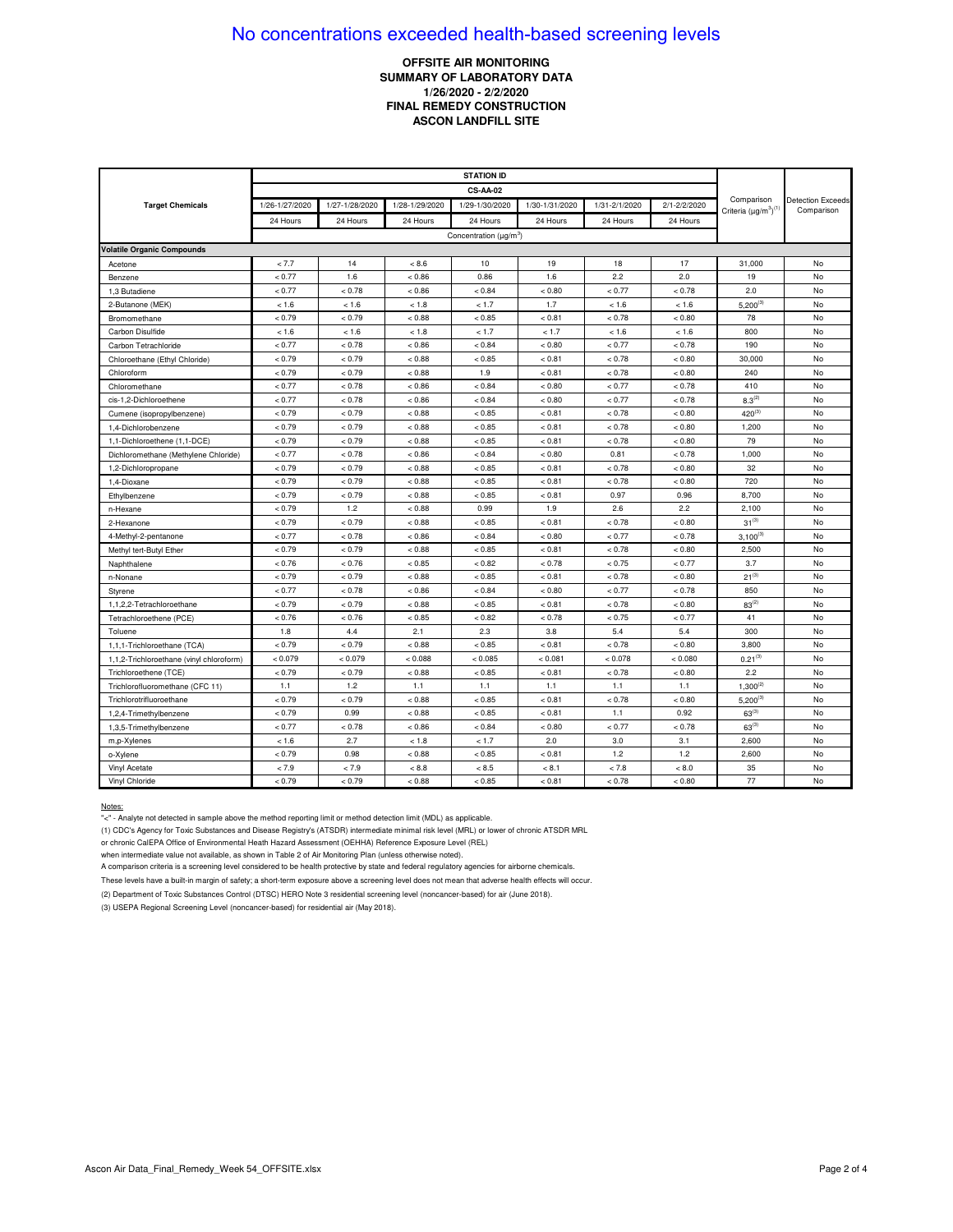## **OFFSITE AIR MONITORING** SUMMARY OF LABORATORY DATA 1/26/2020 - 2/2/2020 **FINAL REMEDY CONSTRUCTION ASCON LANDFILL SITE**

|                                          | <b>STATION ID</b> |                |                |                                          |                |               |              |                                            |                                        |
|------------------------------------------|-------------------|----------------|----------------|------------------------------------------|----------------|---------------|--------------|--------------------------------------------|----------------------------------------|
|                                          | <b>CS-AA-03</b>   |                |                |                                          |                |               |              |                                            |                                        |
| <b>Target Chemicals</b>                  | 1/26-1/27/2020    | 1/27-1/28/2020 | 1/28-1/29/2020 | 1/29-1/30/2020                           | 1/30-1/31/2020 | 1/31-2/1/2020 | 2/1-2/2/2020 | Comparison<br>Criteria $(\mu g/m^3)^{(1)}$ | <b>Detection Exceeds</b><br>Comparison |
|                                          | 24 Hours          | 24 Hours       | 24 Hours       | 24 Hours                                 | 24 Hours       | 24 Hours      | 24 Hours     |                                            |                                        |
|                                          |                   |                |                | Concentration ( $\mu$ g/m <sup>3</sup> ) |                |               |              |                                            |                                        |
| <b>Volatile Organic Compounds</b>        |                   |                |                |                                          |                |               |              |                                            |                                        |
| Acetone                                  | < 8.1             | 13             | < 8.2          | 9.8                                      | 16             | 18            | 15           | 31,000                                     | No                                     |
| Benzene                                  | < 0.81            | 1.5            | < 0.82         | 0.94                                     | 1.5            | 1.8           | 1.9          | 19                                         | No                                     |
| 1,3 Butadiene                            | < 0.81            | < 0.83         | < 0.82         | < 0.89                                   | < 0.80         | < 0.78        | < 0.78       | 2.0                                        | No                                     |
| 2-Butanone (MEK)                         | < 1.7             | < 1.7          | < 1.7          | < 1.8                                    | < 1.7          | < 1.6         | < 1.6        | $5,200^{(3)}$                              | No                                     |
| Bromomethane                             | < 0.83            | < 0.85         | < 0.83         | < 0.90                                   | < 0.82         | < 0.80        | < 0.79       | 78                                         | No                                     |
| Carbon Disulfide                         | < 1.7             | < 1.7          | < 1.7          | < 1.8                                    | < 1.7          | < 1.6         | < 1.6        | 800                                        | No                                     |
| Carbon Tetrachloride                     | < 0.81            | < 0.83         | < 0.82         | < 0.89                                   | < 0.80         | < 0.78        | < 0.78       | 190                                        | No                                     |
| Chloroethane (Ethyl Chloride)            | < 0.83            | < 0.85         | < 0.83         | < 0.90                                   | < 0.82         | < 0.80        | < 0.79       | 30,000                                     | No                                     |
| Chloroform                               | < 0.83            | < 0.85         | < 0.83         | 1.9                                      | < 0.82         | < 0.80        | < 0.79       | 240                                        | No                                     |
| Chloromethane                            | < 0.81            | < 0.83         | < 0.82         | < 0.89                                   | < 0.80         | < 0.78        | < 0.78       | 410                                        | No                                     |
| cis-1,2-Dichloroethene                   | < 0.81            | < 0.83         | < 0.82         | < 0.89                                   | < 0.80         | < 0.78        | < 0.78       | $8.3^{(2)}$                                | No                                     |
| Cumene (isopropylbenzene)                | < 0.83            | < 0.85         | < 0.83         | < 0.90                                   | < 0.82         | < 0.80        | < 0.79       | $420^{(3)}$                                | No                                     |
| 1,4-Dichlorobenzene                      | < 0.83            | < 0.85         | < 0.83         | < 0.90                                   | < 0.82         | < 0.80        | < 0.79       | 1,200                                      | No                                     |
| 1,1-Dichloroethene (1,1-DCE)             | < 0.83            | < 0.85         | < 0.83         | < 0.90                                   | < 0.82         | < 0.80        | < 0.79       | 79                                         | No                                     |
| Dichloromethane (Methylene Chloride)     | < 0.81            | < 0.83         | < 0.82         | < 0.89                                   | 0.82           | 0.81          | < 0.78       | 1,000                                      | No                                     |
| 1,2-Dichloropropane                      | < 0.83            | < 0.85         | < 0.83         | < 0.90                                   | < 0.82         | < 0.80        | < 0.79       | 32                                         | No                                     |
| 1,4-Dioxane                              | < 0.83            | < 0.85         | < 0.83         | < 0.90                                   | < 0.82         | < 0.80        | < 0.79       | 720                                        | No                                     |
| Ethylbenzene                             | < 0.83            | < 0.85         | < 0.83         | < 0.90                                   | < 0.82         | 0.84          | 0.86         | 8,700                                      | No                                     |
| n-Hexane                                 | < 0.83            | 1.1            | < 0.83         | < 0.90                                   | 1.5            | 1.9           | 1.7          | 2,100                                      | No                                     |
| 2-Hexanone                               | < 0.83            | < 0.85         | < 0.83         | < 0.90                                   | < 0.82         | < 0.80        | < 0.79       | $31^{(3)}$                                 | No                                     |
| 4-Methyl-2-pentanone                     | < 0.81            | < 0.83         | < 0.82         | < 0.89                                   | < 0.80         | < 0.78        | < 0.78       | $3,100^{(3)}$                              | No                                     |
| Methyl tert-Butyl Ether                  | < 0.83            | < 0.85         | < 0.83         | < 0.90                                   | < 0.82         | < 0.80        | < 0.79       | 2,500                                      | No                                     |
| Naphthalene                              | < 0.80            | < 0.82         | $< 0.80\,$     | < 0.87                                   | < 0.79         | < 0.77        | < 0.76       | 3.7                                        | No                                     |
| n-Nonane                                 | < 0.83            | < 0.85         | < 0.83         | < 0.90                                   | < 0.82         | < 0.80        | < 0.79       | $21^{(3)}$                                 | No                                     |
| Styrene                                  | < 0.81            | < 0.83         | < 0.82         | < 0.89                                   | < 0.80         | < 0.78        | < 0.78       | 850                                        | No                                     |
| 1,1,2,2-Tetrachloroethane                | < 0.83            | < 0.85         | < 0.83         | < 0.90                                   | < 0.82         | < 0.80        | < 0.79       | $83^{(2)}$                                 | No                                     |
| Tetrachloroethene (PCE)                  | < 0.80            | < 0.82         | < 0.80         | < 0.87                                   | < 0.79         | < 0.77        | < 0.76       | 41                                         | No                                     |
| Toluene                                  | 1.2               | 3.8            | 1.7            | 2.2                                      | 3.9            | 4.5           | 5.2          | 300                                        | No                                     |
| 1,1,1-Trichloroethane (TCA)              | < 0.83            | < 0.85         | < 0.83         | < 0.90                                   | < 0.82         | < 0.80        | < 0.79       | 3,800                                      | No                                     |
| 1,1,2-Trichloroethane (vinyl chloroform) | < 0.083           | < 0.085        | < 0.083        | < 0.090                                  | < 0.082        | < 0.080       | < 0.079      | $0.21^{(3)}$                               | No                                     |
| Trichloroethene (TCE)                    | < 0.83            | < 0.85         | < 0.83         | < 0.90                                   | < 0.82         | < 0.80        | < 0.79       | 2.2                                        | No                                     |
| Trichlorofluoromethane (CFC 11)          | 1.1               | 1.2            | 1.1            | 1.1                                      | 1.1            | 1.1           | 1.1          | $1,300^{(2)}$                              | No                                     |
| Trichlorotrifluoroethane                 | < 0.83            | < 0.85         | < 0.83         | < 0.90                                   | < 0.82         | < 0.80        | < 0.79       | $5,200^{(3)}$                              | No                                     |
| 1,2,4-Trimethylbenzene                   | < 0.83            | < 0.85         | < 0.83         | < 0.90                                   | < 0.82         | 0.95          | 0.88         | $63^{(3)}$                                 | No                                     |
| 1,3,5-Trimethylbenzene                   | < 0.81            | < 0.83         | < 0.82         | < 0.89                                   | < 0.80         | < 0.78        | < 0.78       | $63^{(3)}$                                 | No                                     |
| m,p-Xylenes                              | < 1.7             | 2.4            | < 1.7          | < 1.8                                    | 2.2            | 2.6           | 2.8          | 2,600                                      | No                                     |
| o-Xylene                                 | < 0.83            | 0.85           | < 0.83         | < 0.90                                   | 0.88           | 1.0           | 1.1          | 2,600                                      | No                                     |
| Vinyl Acetate                            | < 8.3             | < 8.5          | < 8.3          | < 9.0                                    | < 8.2          | < 8.0         | < 7.9        | 35                                         | No                                     |
| Vinyl Chloride                           | < 0.83            | < 0.85         | < 0.83         | < 0.90                                   | < 0.82         | < 0.80        | < 0.79       | 77                                         | No                                     |

#### Notes:

"<" - Analyte not detected in sample above the method reporting limit or method detection limit (MDL) as applicable.

(1) CDC's Agency for Toxic Substances and Disease Registry's (ATSDR) intermediate minimal risk level (MRL) or lower of chronic ATSDR MRL

or chronic CalEPA Office of Environmental Heath Hazard Assessment (OEHHA) Reference Exposure Level (REL)

when intermediate value not available, as shown in Table 2 of Air Monitoring Plan (unless otherwise noted).

A comparison criteria is a screening level considered to be health protective by state and federal regulatory agencies for airborne chemicals.

These levels have a built-in margin of safety; a short-term exposure above a screening level does not mean that adverse health effects will occur.

(2) Department of Toxic Substances Control (DTSC) HERO Note 3 residential screening level (noncancer-based) for air (June 2018).